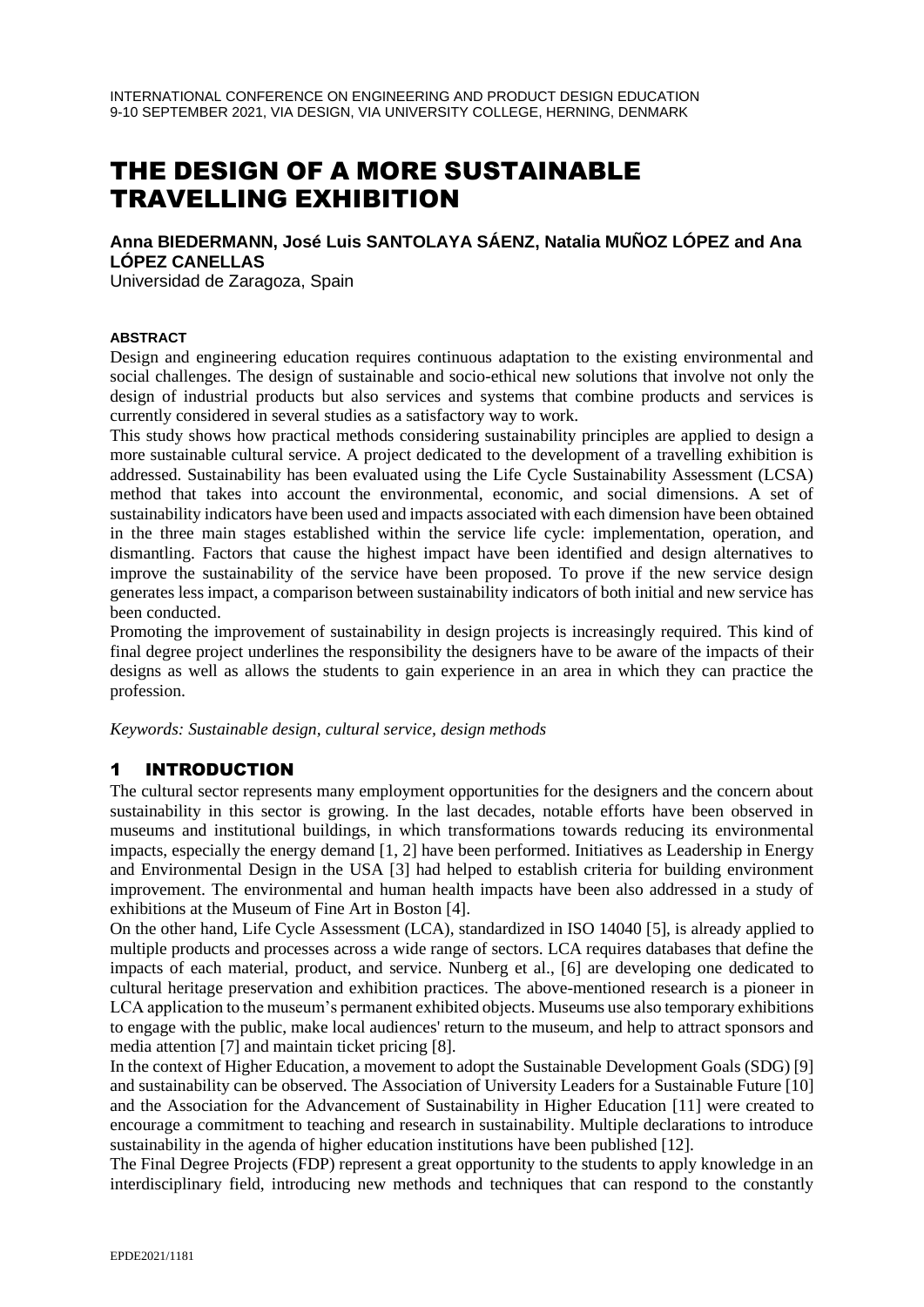evolving environmental and social situation. In the case of a Bachelor's Degree in Industrial Design and Product Development Engineering at the University of Zaragoza, students have the option to enrol in the elective course focused on SDG, but it does not equip them with practical tools for addressing the evaluation and improvement of the system's sustainability. A group of professors teaching in this degree decided to offer FDP that include sustainability assessment. Those tutors are researchers in the field of sustainability and cultural service design and offer to the students the tools considered most adequate for the scope of the projects. FDPs are realized by students individually and are tutorized or co-tutorized by chosen professors during approximately 5 months in weekly sessions. The FDP corresponds to 12 ECTS, the object is chosen by both student and teacher and it is approved by the degree academic commission that checks if the object and scope of work are adequate.

In this work, FDP focused on temporary travelling exhibitions is presented. The sustainability of this system has been analysed, based on a real case with authentic inventory and improvement options have been explored theoretically. In particular, a new design of the exhibition area has been projected. The sustainability of the initial and new designs has been, finally, compared. The presented case study aims to respond to the following research question: Can FDP be treated as a try for new content implementation to Engineering Industrial Design Degree, with the special focus on LCSA methods applied to the cultural sector?

### 2 METHODOLOGY

In order to achieve more sustainable systems (products or services) taking into account a life cycle perspective, a methodology organized in three main phases is applied in this work (Figure 1):

*Phase 1* - The sustainability of the initial design is assessed according to the Life Cycle Sustainability Assessment (LCSA) [13] approach. Environmental impacts, economic aspects and social issues are evaluated by compiling inputs and outputs of the system object of study and using a set of suitable indicators. The impact spots are detected.

*Phase 2* - A more sustainable design is projected taking into account sustainability results obtained in the previous phase and without compromising specifications already established in the initial system. Several sustainability strategies can be proposed. A new inventory should be performed to obtain the sustainability indicators of the new design.

*Phase 3* - Comparing designs. The sustainability of both initial design and redesign is compared to detect if improvements have been achieved. The parallel presentation of individual indicators as well as the use of an aggregated sustainability index to obtain a global evaluation can be carried out.



*Figure 1. Phases of a redesign of more sustainable services*

Different indicators are proposed in this work to quantitatively assess each of the three sustainability dimensions. The Global Warming Potential (GWP<sub>100</sub>), which represents total emissions of the greenhouse gases calculating the radiative forcing over a time horizon of 100 years, is the environmental indicator selected. The Execution Cost  $(C_E)$  or total cost to develop an activity is used in the economic dimension and the average Working Time  $(T_W)$  is the indicator selected to value the social impact (the category of workers is selected according to UNEP's guidelines [14]).

Complementary tools were used to obtain these indicators: the Cype Software that provides data of costs and working times in construction, assembly/disassembly and transport activities; the CE3X local software, which is used to estimate energy consumptions due to air conditioning in buildings taking into account both geographic location data and constructive features; emission factors of electric commercial companies [15] were applied to evaluate greenhouse gas emissions from electric consumptions; finally, data of greenhouse gas emissions of a number of materials used in the creation of the exhibition area were obtained through the Gabi software.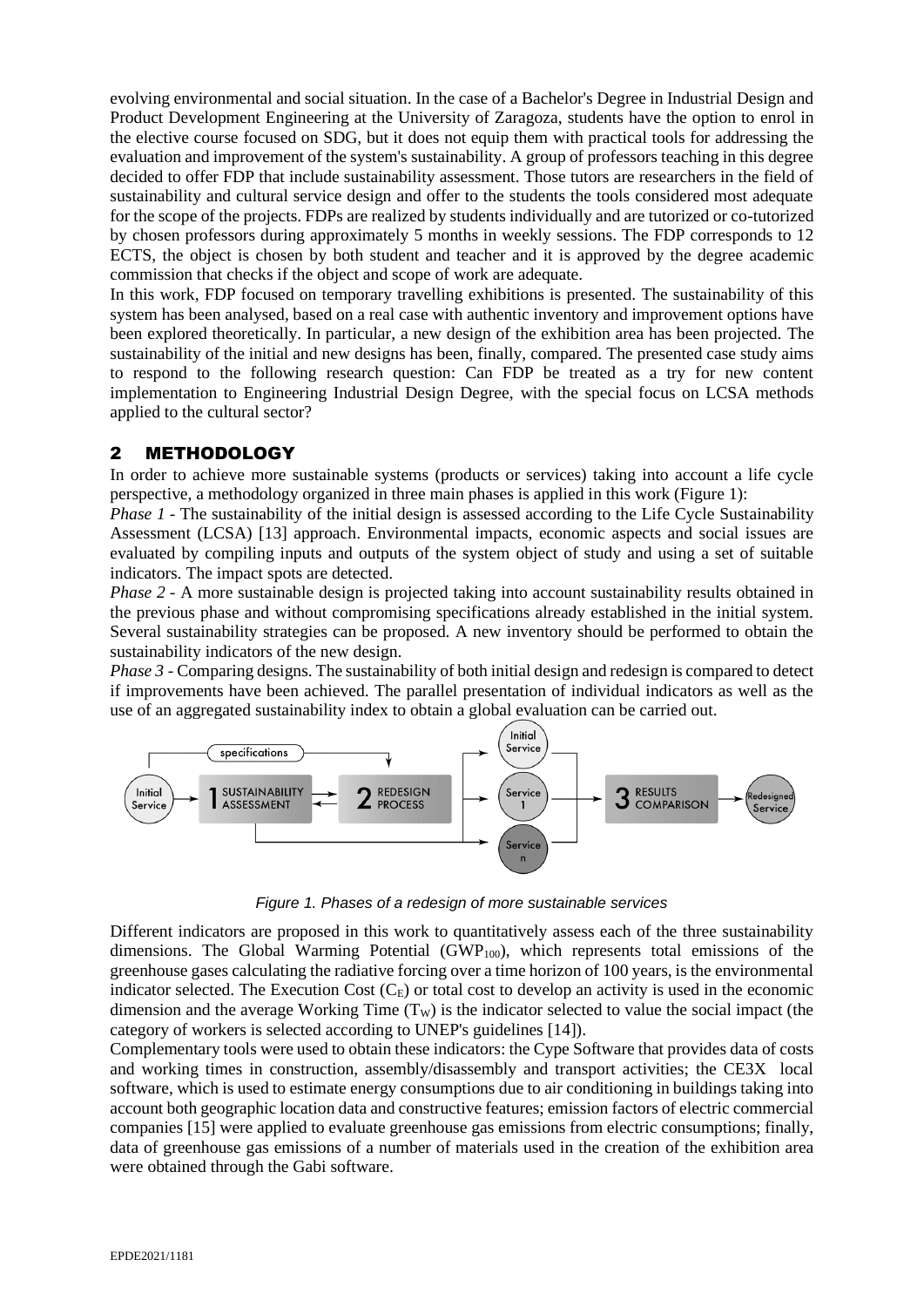## 3 CASE STUDY - ITINERARY EXHIBITION

Methodology was applied to improve the sustainability of a temporary travelling exhibition, in which historical contents are exhibited. After its inauguration in Madrid, the exhibition will travel to seven different European destinations. The service lifecycle has been divided into creation, provision, and end of life stages (Figure 2) and detailed inventory has been carried out using primary data collected during the creation, provision, and end of life stages of the exhibition in the first destination.





The exhibition is open every day for 11 hours for 6 months. Activities of ticketing, public attention, coordination, gift shop and cloakroom are developed in two shifts of 5.5 h each day. The security of the exhibition is organized in three shifts of 8 h (3 workers in each one) and cleaning activities (including daily vacuuming of the carpet) are carried out before opening in one shift of 3 h. Suitable lighting, heating, and cooling conditions (for the exhibits and visitors) are created in the exhibition. 205 MWh were consumed by heating, 24 MWh by refrigeration and 76 MWh by primary lightning. A total number of 300,385 visits were registered during 6 months in the first destination of the exhibition. Each visitor spent on average 3.25 h and an elevated number of visitors (70%) used an audio guide system. The recharge of audio guides supposed a consumption of 14.3 MWh.

The preliminary conditioning of the exhibition area involves the construction of a modular walls system with the printed material displayed on them (printed and cut-out vinyl) as well as covering the floor with a polyamide carpet. A total of 415 modules of 1x3x0.2 m each one, are conveniently distributed in the exhibition area. The structure is made of wood slats, joined by dowels and adhesives, and later covered with medium-density fibreboard (MDF) panels (Figure 3). Printed vinyl  $(372.87 \text{ m}^2)$  and cut-out vinyl  $(83.73 \text{ m}^2)$  are attached in some of these modules. A polyamide carpet thickness 6 mm, fixed with a flooring adhesive, is used to cover the floor in the exhibition hall. To prevent damage during modules assembly and painting processes, the carpet includes a plastic protector, which is removed before the exhibition opening.



*Figure 3. Temporary wall structure and raw materials inventory used in the original service*

The manufacturing process, transport to the exhibition hall and assembly on site of the modular walls system was examined. The sequence of activities performed by the team of carpenters as well as the materials required to the full preparation of the exhibition area, were determined [16]. In each destination, dismantling activities after the exhibition was closed, were also analysed. Exhibition display panels are not reused, so that these are classified into appropriate categories and transported to waste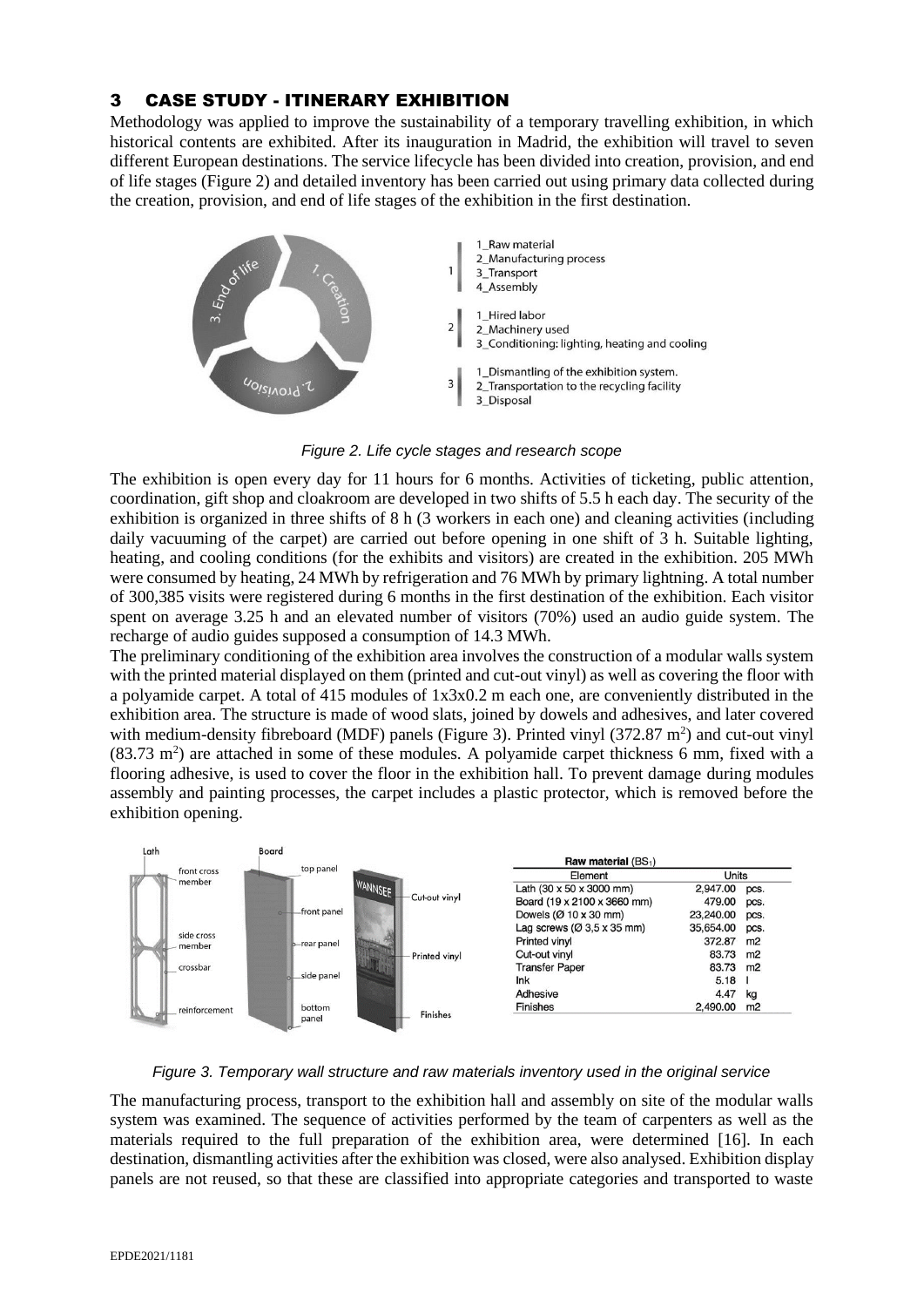management plants. On the other hand, the transport of artifacts (historical objects and art pieces), showcases, wall cases and frameworks as well as reproductions, facsimiles, models etc. between different destinations is carried out through 110 flying cases and 3 trucks. A total volume of 172.55  $\mathrm{m}^3$ and a total weight of 19,600 kg are transported an average distance of 578.14 km. To limit the complexity of the study, the creation process of the artifacts, showcases and audio-visual content of the exhibition are not included within this research.

The quantitative measure of the impacts in each sustainability dimension was carried out using the indicators previously defined. Results are summarized in Table 1. The creation stage has an important impact. It includes raw materials, manufacturing processes, transport, and assembly. The raw materials used in the preliminary conditioning of the exhibition area accounts for 61.7% of the total service greenhouse gas emissions. Costs due to the use of raw materials in the previous preparation of the exhibition space are also relatively important (23.8%). In consequence, this is a very significant factor affecting the sustainability of the system.

In the second phase, improvement strategies are applied taking into account initial specifications of the system. Particularly, the itinerary exhibition requires that the assembly/disassembly activities could be easily carried out in each destination. It is also necessary to keep specific aesthetics giving an illusion of continuity in the exhibition space, to ensure appropriate attention to visitors, and to guarantee the security of the contents exhibited. The sustainability results obtained reveal a significant impact factor of the raw materials used in the preliminary assembly of the exhibition area- materials used for walls, carpet and display supports. These materials are discarded after the exhibition finishes at each destination so that a new modular walls system  $(415 \text{ modules})$  and a new carpet (around  $2,500 \text{ m}^2$ ) have to be manufactured in each location. Thus, the use of a new modular walls system that could be transported and reused in different locations is proposed as a sustainability strategy. The new modular walls system consists of standard anodized aluminium profiles assembled with quick joints and covered with two panels made of polyester fabric with a silicone guide in its contour (Figure 4). The fabric will be printed so there will be no need to attach vinyl on it. Since the walls will not be painted and assembly will be done dry, a 3 mm thick carpet made of polyester without a protector is proposed to cover the technical floor. The carpet is fixed with flooring adhesive.



*Figure 4. Temporary wall structure used in the redesigned service*

Applying this strategy, only the carpet (which has to be replaced in its totality), and textile panels containing text (10% have to be replaced because of the language change) are newly manufactured in the second and subsequent locations where the exhibition is open. The total replacement of carpet is needed as the fair carpet is being used and after the intensive exploitation - more than 300.000 visitors in one destination it does not maintain the aesthetic and other characteristics needed for the new opening. Most of the elements used in the exhibition conditioning can be reused. The total volume of materials, which is required throughout 8 destinations, is greatly reduced from 793.3 to 99.1  $m<sup>3</sup>$ . Materials can be transported in 2 trucks, which are included in the transport service.

As all destinations are within Europe and transport has a limited impact on the whole system (1.5% in the case of GWP<sub>100</sub>, 0.4% in  $C_F$  and T<sub>W</sub> indicators) the same transport model has been applied in the redesigned proposal. Finally, the third phase of methodology is carried out, and the comparison between indicators of original and redesigned is conducted (Table 1).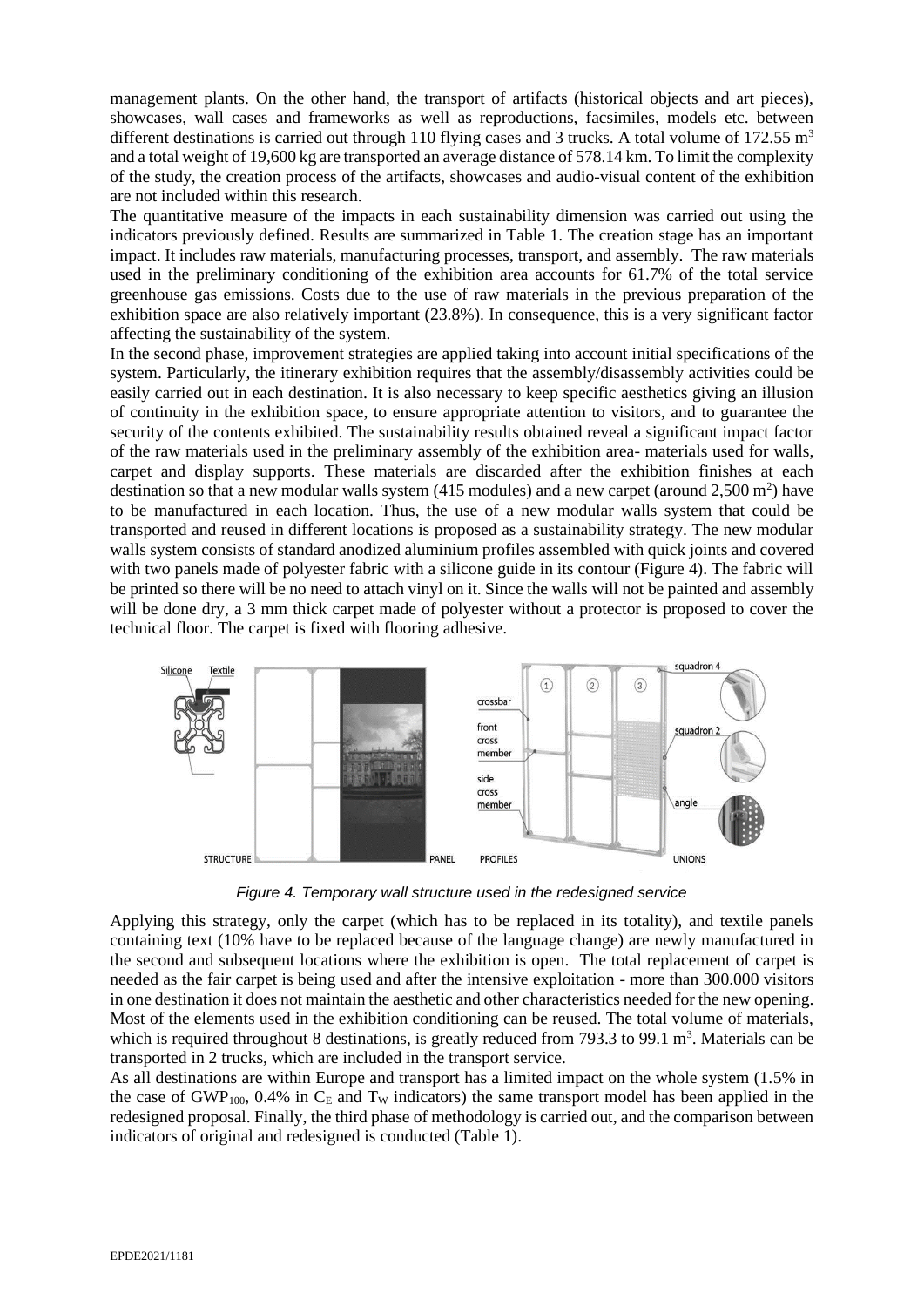|  | Table 1. Sustainability indicators of original - redesigned service (data expressed per visit) |  |  |  |  |  |  |  |
|--|------------------------------------------------------------------------------------------------|--|--|--|--|--|--|--|
|--|------------------------------------------------------------------------------------------------|--|--|--|--|--|--|--|

|                    | $GWP_{100}$ (kg $CO2$ ) |            | $C_E(\epsilon)$ |            | $T_{W}$ (h) |            |
|--------------------|-------------------------|------------|-----------------|------------|-------------|------------|
|                    | Original                | Redesigned | Original        | Redesigned | Original    | Redesigned |
| <b>CREATION</b>    | 0.39                    | 0.05       | 0.55            | 0.23       | 0.0023      | 0.0011     |
| <b>PROVISION</b>   | 0.22                    | 0.22       | 1.20            | 1.2        | 0.0032      | 0.0032     |
| <b>END OF LIFE</b> | 0.0013                  | 0.0003     | 0.04            | 0.02       | 0.0005      | 0.0007     |
| <b>TOTAL</b>       | 0.61                    | 0.27       | 1.78            | 1.44       | 0.0060      | 0.0049     |

Figure 5 shows a comparison between the environmental, economic, and social indicators of original accommodation and its redesign. The applied strategy resulted in the impact reduction registered in all dimensions. Taking into consideration the redesigned service its impact has been reduced by 55.21%, 19.13% and 18.2% respectively, calculated in  $GWP<sub>100</sub>$ ,  $C<sub>E</sub>$  and T<sub>W</sub> indicators compared to the original service. The major reductions take place in the creation stage; in the environmental dimension the GWP<sup>100</sup> indicator has been reduced by 86.53% of its original value, in the economic dimension the cost has been reduced by 58.83%, and in the social dimension the working time is reduced by 53.64%. The provision stage impacts have not changed as no modification in this part of the life cycle of the service has been applied in order to provide the unchanged visiting experience to the public. In the end of life stage, the impact has been reduced by 76.41% and 50.28% respectively, calculated in GWP<sub>100</sub> and  $C_E$ indicators compared to the original service, however in  $T_W$  indicator the value has increased 30.14% as the disassembly is more time demanded in the redesigned system. Nonetheless, the impacts of the end of life stage in the whole life cycle are not of great importance: it represents 0.2% of the whole system in the case of the original design, and 0.05% in the case of the redesigned system. The transport of the modular system between different destinations has no significant impact.



#### *Figure 5. Comparing indicators of original- redesigned service*

The overall improvement in the sustainability of the system can be determined by applying different weights to each dimension. 4 possibilities have been considered and results have been collected in Table 2. In all cases, the results are positive, which indicates favourable results.

|                |               | C <sub>1</sub>             | C <sub>2</sub> | C <sub>3</sub> | C <sub>4</sub> |  |  |
|----------------|---------------|----------------------------|----------------|----------------|----------------|--|--|
| Indicator      | Variation (%) | Coefficient                |                |                |                |  |  |
| <b>GWP 100</b> | 55.21         | 0.33                       | 0.50           | 0.25           | 0.25           |  |  |
| Costs          | 19.13         | 0.33                       | 0.25           | 0.50           | 0.25           |  |  |
| Working time   | 18.20         | 0.33                       | 0.25           | 0.25           | 0.50           |  |  |
|                |               | Sustainability improvement |                |                |                |  |  |
|                |               | 30.85                      | 36.94          | 27.92          | 27.69          |  |  |
|                |               |                            |                |                |                |  |  |

### 4 CONCLUSIONS

The sustainability of a temporary travelling exhibition has been assessed applying LCSA methodology and a more sustainable option has been proposed. The originally used modular system of wood and MDF walls has been replaced in each destination of the exhibition. It has been compared with a